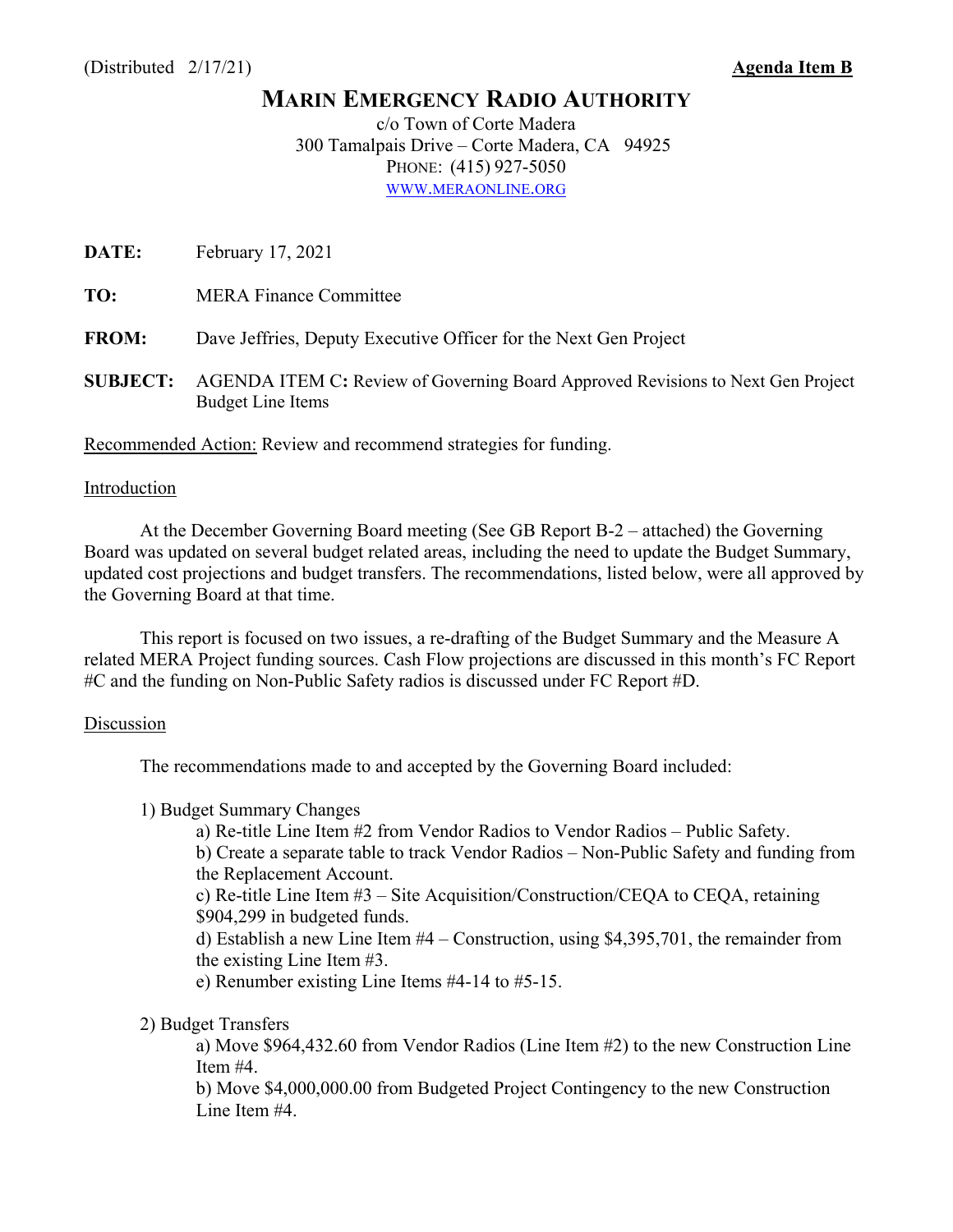Agenda Item B – Project Budget February 17, 2021 Page 2

> c) Move \$1,114,304.40 from Unappropriated Project Reserve to the new Construction Line Item #4.

3) Instruct the Finance Committee to meet to review all updated cost items and evaluate cash flow impacts prior to the next Governing Board meeting, including funding of the Non-Public Safety Radios.

In developing the Project Budget Summary below, Executive Officer Cassingham and I went back to the base documents and recalculated budgets, expenditures and made additional changes to the Budget Summary format to simplify review and understanding of the budget moving forward.

### Measure A Funding Sources

A key aspect to this is the available funding sources. The latest update is shown below.

### **MERA Measure A Funding:**

| Source                                         | As of:     | Annual      | Cumulative   |
|------------------------------------------------|------------|-------------|--------------|
| 1. Measure A Parcel Tax                        | N/A        | \$3,550,000 | \$71,000,000 |
| 2. Interest: Measure A Taxes - County of Marin | 12/31/2020 |             | \$425,870    |
| 3. Measure A Utility Parcel Tax                | 12/31/2020 |             | \$49,764     |
| 4. Interest: 2016 Bonds - GIC                  | 12/31/2020 |             | \$2,817,063  |
|                                                |            | Total:      | \$74,292,697 |

It should be noted that Source #1 – Measure A Property Tax shows the combined total funding over the 20-year life of the Parcel Tax measure and that not all of those funds are currently available. In addition, we anticipate some additional interest income, but at a far lesser rate than before based on the likely expenses over the next two years.

### Current Available Funds

| MERA Fund # 70038 and 70039 |              |  |  |
|-----------------------------|--------------|--|--|
| l Date:                     | Balance      |  |  |
| 1/31/2021                   | \$31,000,000 |  |  |

Fund #70038 receives \$1,128,000 annually in two installments each year.

# Revised MERA Budget Summary

 The new MERA Budget Summary has been configured into four basic sections as shown below, further descriptions of the sections are listed after the Budget Summary.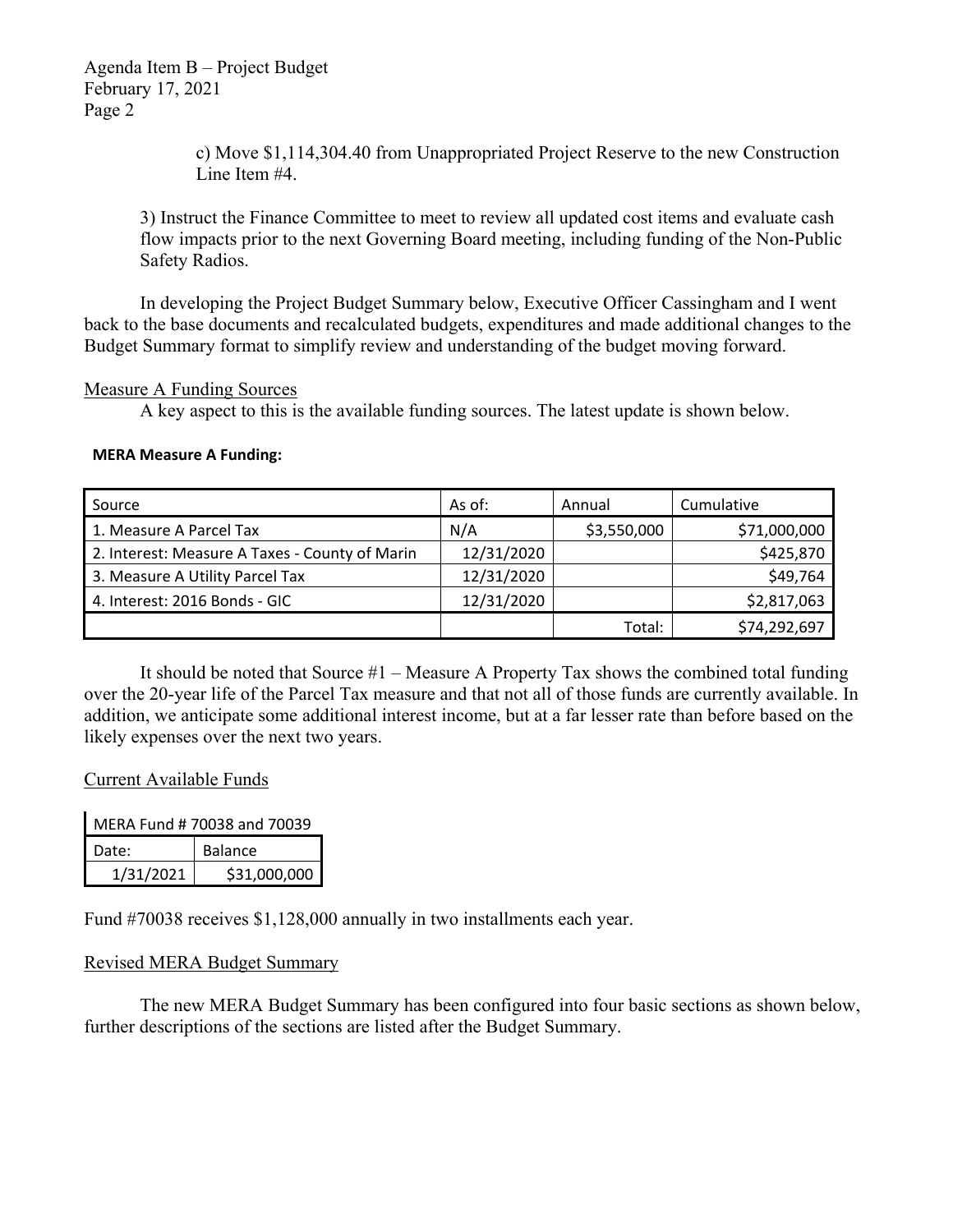| <b>MERA: Budget Summary</b> |                                     | <b>Last Update:</b> | 2/16/2021       |            |
|-----------------------------|-------------------------------------|---------------------|-----------------|------------|
|                             | Line-Item Descriptions of Items     | Project Budget      | Paid & Payables | % of Funds |
|                             | <b>Funded Under Measure A Funds</b> | 2/17/2021           | thru 12/31/2020 | Expended   |

|                         | Funded Under Measure A Funds            | 2/17/2021     | thru 12/31/2020    | Expended |
|-------------------------|-----------------------------------------|---------------|--------------------|----------|
| $\mathbf 1$             | Active Line Items (2021-2024)           |               |                    |          |
| $1-A$                   | <b>Vendor Contract</b>                  | \$18,578,230  | \$3,430,724        | 18%      |
| $1 - B$                 | Vendor Contract Change Orders           | \$7,791,234   | \$564,648          | 7%       |
| $1-C$                   | Vendor Radios - Public Safety           | \$8,025,633   | \$4,360,144        | 54%      |
| $1-D$                   | Construction (NEW - eff 07/01/20)       | \$10,474,438  | \$92,047           | 1%       |
| $1-E$                   | FE Project Management - Phase II        | \$2,134,730   | \$1,340,410        | 63%      |
| $1-F$                   | <b>AECOM Consulting Task 2 (Const.)</b> | \$2,430,000   | \$398,531          | 16%      |
| $1-G$                   | <b>RGS MERA Staffing</b>                | \$1,005,000   | \$839,297          | 84%      |
| $1-H$                   | Marin County Real Estate Services       | \$50,000      | \$25,000           | 50%      |
| $1 - 1$                 | <b>MERA Legal</b>                       | \$400,000     | \$215,761          | 54%      |
| $1-J$                   | <b>Admin Fees</b>                       | \$3,200,000   | \$736,782          | 23%      |
| $1-K$                   | <b>Financing Bond Interest</b>          | \$10,366,480  | \$3,293,480        | 32%      |
|                         | <b>Sub Total</b>                        | \$64,455,745  | \$15,296,824       | 24%      |
| $\overline{\mathbf{2}}$ | <b>Closed Costs (Pre 2021)</b>          |               |                    |          |
| $2-A$                   | CEQA                                    | \$904,299     | \$905,799          | 100%     |
| $2 - B$                 | <b>AECOM CDR Consulting Services</b>    | \$192,792     | \$201,853          | 105%     |
| $2-C$                   | <b>Public Outreach and Awareness</b>    | \$397,000     | \$398,999          | 101%     |
| $2-D$                   | <b>Other Capital Costs</b>              | \$30,000      | \$28,966           | 97%      |
| $2-E$                   | DPW Project Implementation              | \$2,000,000   | \$918,930          | 46%      |
| $2-F$                   | Marin DPW                               | \$25,000      | \$11,640           | 47%      |
| $2-G$                   | FE Consultants - Phase I                | \$355,456     | \$305,456          | 86%      |
|                         | <b>Sub Total</b>                        | \$3,904,547   | \$2,771,643        | 70.99%   |
| $\overline{\mathbf{3}}$ | <b>Future Costs (Post 2025)</b>         |               |                    |          |
| $3-A$                   | System Upgrade Agreement (SUA)          | \$8,233,627   | \$0                | 0%       |
| $3 - B$                 | SUA from Contract Change Orders         | \$1,653,375   | \$0                | 0%       |
| $3-C$                   | Financing - Bond Interest               | \$7,073,000   | \$0                | 0%       |
|                         | <b>Sub Total</b>                        | \$9,887,002   | \$0                | 0%       |
|                         | <b>Total Project Budget:</b>            | \$76,593,919  | \$18,068,467       | 24%      |
| 4                       | <b>Contingencies and Reserves</b>       |               |                    |          |
| $4-A$                   | <b>Budgeted Project Contingency</b>     | \$0           | % of Project Total | 0%       |
| $4 - B$                 | <b>Unappropriated Project Reserve</b>   | $-52,301,222$ | % of Project Total | $-3%$    |
|                         | <b>Project Total:</b>                   | \$74,292,697  |                    |          |

1) Active Line Items (2021-2024): To address those items that will be in use and changing from now until the end of the Next Gen Project Implementation. This includes portions of the Motorola costs (System and Field user equipment), construction costs (Including estimated